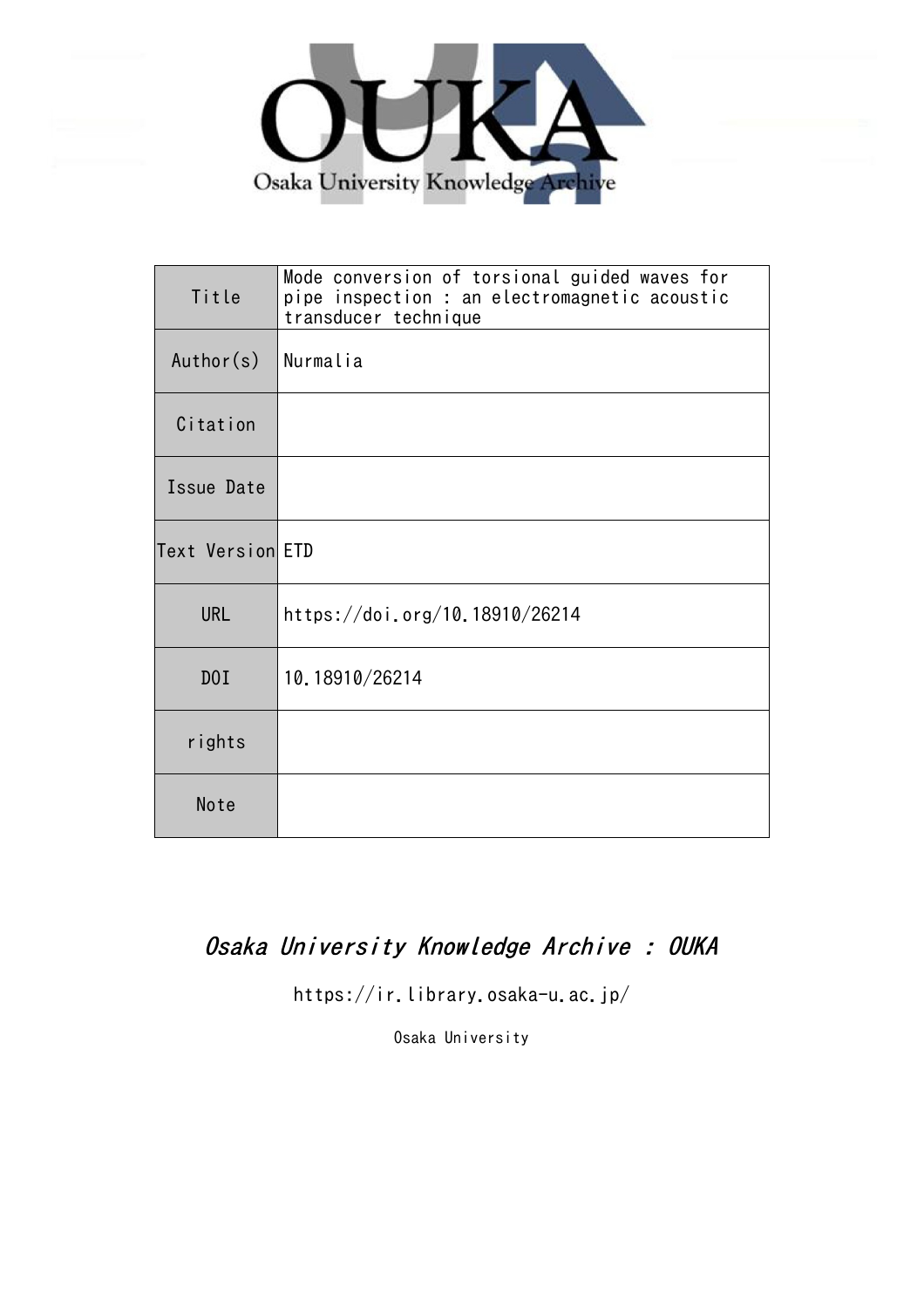## Synopsis of Thesis

Mode conversion of torsional guided waves for pipe inspection: an electromagnetic acoustic transducer technique (ねじりガイド波のモード変換による配管検査:電磁超音波センサ技術)

## Nurmalia

The extensive usage of pipe structures in many high-risk industrial applications encourages the continual study of pipe inspection techniques. This study is motivated by the importance of defect detection and wall-thinning inspection in a pipe structures, a frequent mechanism of pipe rupture. An electromagnetic acoustic transducer (EMATs) system with an original configuration is developed for this purpose. This is an entirely non-contact transducer, enabling measurement at high temperatures, less physical site preparation needed prior to inspection, and reduced time required for inspection itself. Torsional guided waves are utilized as a means for this inspection. A new novel inspection method is proposed which is based on group velocity change induced by mode conversion. This method relies on traveling time measurements, which is less susceptible to many factors, in contrast with the commonly-practiced amplitude based measurements. The group velocity of each higher torsional mode depends on pipe wall-thickness and its tendency to convert to a lower mode with a higher group velocity when the thickness is smaller than a critical value, the so-called cut-off thickness. Thus, the mode conversion behavior can be a basis for pipe wall-thinning inspection.

Extensive fundamental studies are performed to explore the propagation and conversion behavior of torsional guided waves. The results of this study would provide a better understanding of the mode conversion phenomena. The fundamental torsional mode,  $T(0,1)$ , and the first higher mode, T(0,2), are generated in pipes containing defects and their mode conversion behaviors are investigated. The conversion of  $T(0,2)$  mode to  $T(0,1)$  mode with a higher group velocity at the defect is observed. This conversion causes a decrease in traveling time which can be a basis for defect detection and characterization. It is also confirmed that the conversion behavior is sensitive to the shape of the thickness transition at the defect edge. Total reflection of the  $T(0,2)$ mode occurs in a pipe with a greatly-tapered defect.

The proposed method is then applied for inspection of various defects. Partial-circumferential defects are successfully detected by the proposed method. The method can detect a fully-circumference defect with an axial length as narrow as the generated wavelength. A system of two identical EMATs connected by a rod-shaft is also developed to enable internal inspection of pipe structures. This system successfully evaluates the presence of a dish-shaped defect. A scanning inspection of multiple defects is also demonstrated to simulate a practical application. A phase-shift is observed in response to the presence of a defect during the scanning.